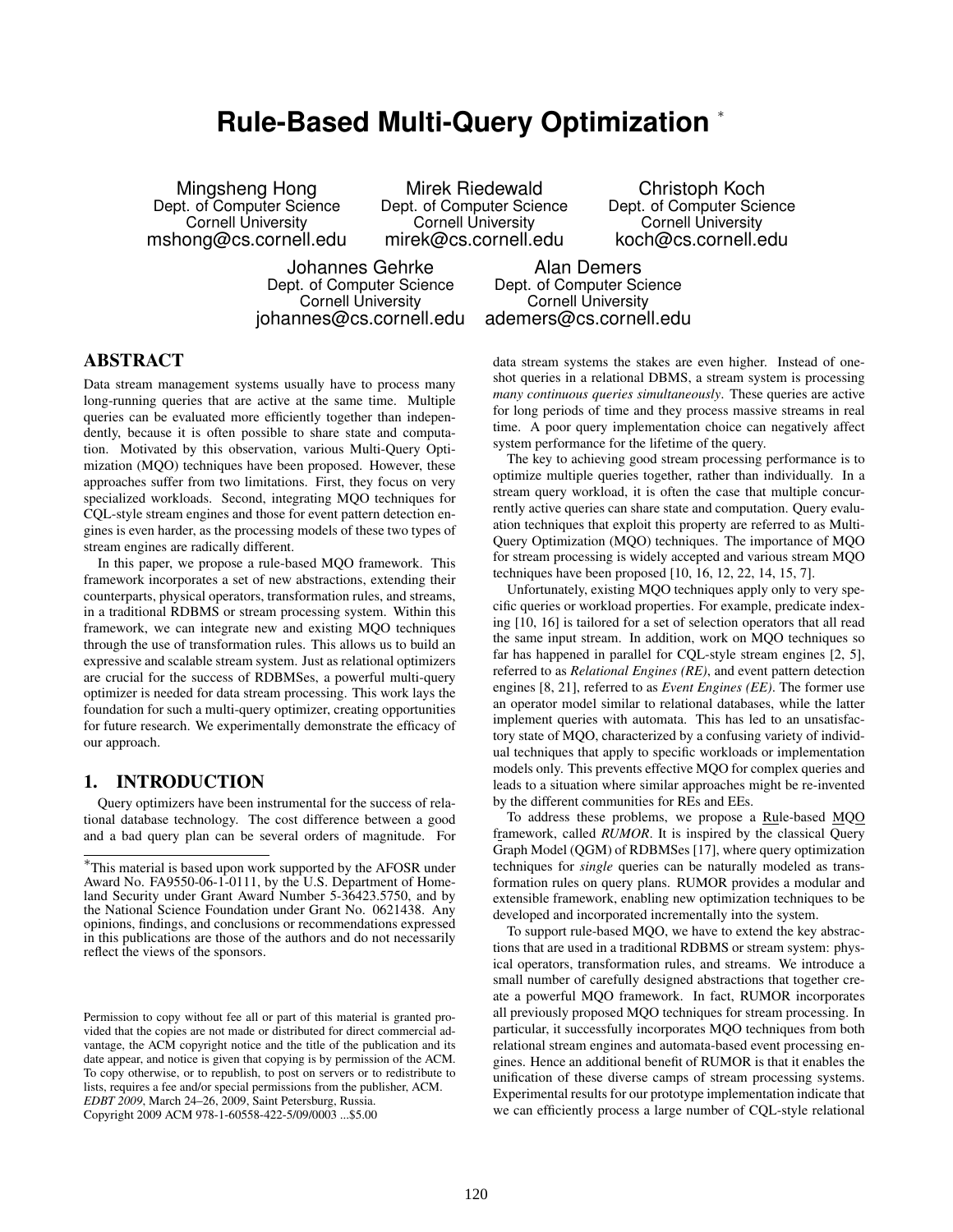stream queries, event processing queries, as well as *hybrid queries* involving query features from both types of query workloads.

RUMOR lays the foundation for multi-query optimizers (MQOptimizers) for data stream processing. It opens up opportunities for exciting future research on finding new rewrite rules and on extending the approach to cost-based MQOptimizers, incorporating ideas from the classical dynamic programming approach to cost-based *single* query optimization in RDBMSes [18].

Contributions and roadmap. Our contributions can be summarized as follows.

- We propose RUMOR, a rule-based MQO framework, which naturally extends the rule-based query optimization and query-plan-based processing model used by current RDBM-Ses and stream systems.
- We show how new and existing MQO techniques for relational stream engines and for event engines can be integrated into RUMOR. This is done by defining a small number of carefully designed abstractions.
- We demonstrate the efficacy of our approach by presenting experimental results using a prototype implementation of RUMOR.

RUMOR integrates MQO techniques for REs and EEs. For ease of exposition, in Section 2 and 3, we interleave the description of RUMOR and integration of MQO techniques for REs into RU-MOR. We then describe the integration of MQO techniques for EEs in Section 4. The experimental results are presented in Section 5. Finally, we survey related work in Section 6, and conclude in Section 7.

### 2. RUMOR: PART I

RUMOR incorporates three abstractions, respectively extending physical operators, transformation rules, and streams. For ease of exposition, in this section we introduce only the first two abstractions (Sections 2.2 and 2.3), and show how they can be used to express a set of interesting MQO techniques (Section 2.4). We describe the last abstraction in Section 3. Due to space constraints, we choose to present RUMOR in an intuitive way, accompanied by examples.

#### 2.1 Background

We briefly review the related concepts in a relational query processing engine. A *logical query* is specified by a user through a query language such as CQL, which has well-defined semantics. A *query optimizer* reads a logical query as input, and produces a *physical query*, also known as a *query plan*, as the result of optimization. The optimization process involves the application of *transformation rules*, also known as rewrite rules, on the query plans. A transformation rule maps one query plan to another semantically equivalent plan (e.g. pushing selection below join). The query plan produced by the optimizer is executed by the *query engine* to produce results conforming to the logical query semantics. We say the query plan *implements* its corresponding logical query.

For efficiency we want the query engine to process multiple queries together. We therefore extend the notion of a query plan to be one that implements *all* the currently active logical queries. A query plan is composed of *physical operators*, the basic scheduling and execution units in the engine. A physical operator *consumes* one or multiple input streams, and it *produces* one output stream. A physical operator is called the *consumer operator* of its input streams, and the *producer operator* of its output stream.

This paper focuses on rewrite rules for query plans.

## 2.2 Physical Multi-Operator

MQO techniques identify opportunities for sharing between operators, and they modify parts of the query plan to exploit these opportunities. For example, consider a query plan with multiple selection operators reading the same input stream. The *predicate indexing* MQO technique shares work among them by indexing the selection predicates of the operators. For each incoming stream tuple this index is probed. It returns all satisfied predicates at a much lower cost than the naive strategy of evaluating each selection predicate individually one-by-one [10, 16].

To model a set of operators with shared computation, we propose an abstraction called *physical multi-operator* (or *m-op*). We say that an m-op *implements* a set of operators. An m-op is defined as follows. For every stream  $S$ ,  $S$  is an input (resp. output) stream of the m-op, if and only if it is an input (resp. output) stream of at least one of the operators the m-op implements. The semantics of the m-op are defined as follows. Let  $t$  be an input tuple arriving in stream S. Then the m-op *conceptually* executes all its operators that have input stream  $S$ , and it writes the output produced for  $t$ by these operators to the corresponding output streams. The state of the m-op *conceptually* is a vector; each entry in the vector is equivalent to the state of one of the implemented operators if this operator was executed in isolation.

Notice that the definition of m-op semantics is based on the oneby-one execution of the implemented operators without sharing state. This defines the correct semantics, but of course *our goal is to find more efficient m-op implementations that still guarantee the same input-output behavior as defined by the above semantics*. Intuitively, the m-op consumes the set of input streams of the physical operators it implements, and it produces a corresponding set of output streams. The notion of consumer and producer operators for physical operators extends naturally to m-ops.

The m-op abstraction generalizes the traditional physical operator abstraction. It therefore takes the place of a physical operator in RUMOR: A query plan is composed of m-ops, and an m-op is the new scheduling and execution unit in the query engine. We illustrate the use of m-ops in the following example.

EXAMPLE 1. *Figure 1(a) shows two queries*  $Q_1$  *and*  $Q_2$ *, where* σ<sub>1</sub> and σ<sub>2</sub> are selection operators, and  $α_1$  denotes a sliding win*dow aggregation operator, occurring in both queries. Note that we use the query name to denote its output stream name.*

Let  $\sigma_{\{1,2\}}$  denote the m-op implementing  $\sigma_1$  and  $\sigma_2$  with pred*icate indexing. It produces two output streams, respectively corresponding to the output streams of*  $\sigma_1$  *and*  $\sigma_2$  *in Figure 1(a). Figure 1(b) shows the query plan using*  $\sigma_{\{1,2\}}$ *.* 

*Suppose tuple t in stream S satisfies both*  $\sigma_1$  *and*  $\sigma_2$ *. In Figure*  $I(a)$ , an output tuple is produced by both  $\sigma_1$  and  $\sigma_2$ . In Figure *1(b), an output tuple is produced by*  $\sigma_{\{1,2\}}$  *on each of its two output streams.*

### 2.3 Transformation Rules on m-ops

We now extend the traditional transformation rules, which operate on query plans composed of physical operators, to *multiquery transformation rules*, or *m-rules* for short. M-rules operate on query plans composed of m-ops. Similar to a traditional transformation rule, an m-rule consists of a pair of *condition* and *action* functions [17]. The condition function is a Boolean side-effect-free function on the query plan to identify opportunities for sharing. Once a sharing opportunity is identified among a set of operators in a query plan, the action function modifies the query plan by replacing that set of operators with a single m-op. We say the m-rule *maps* a set of m-ops to a single m-op, or it *merges* these operators.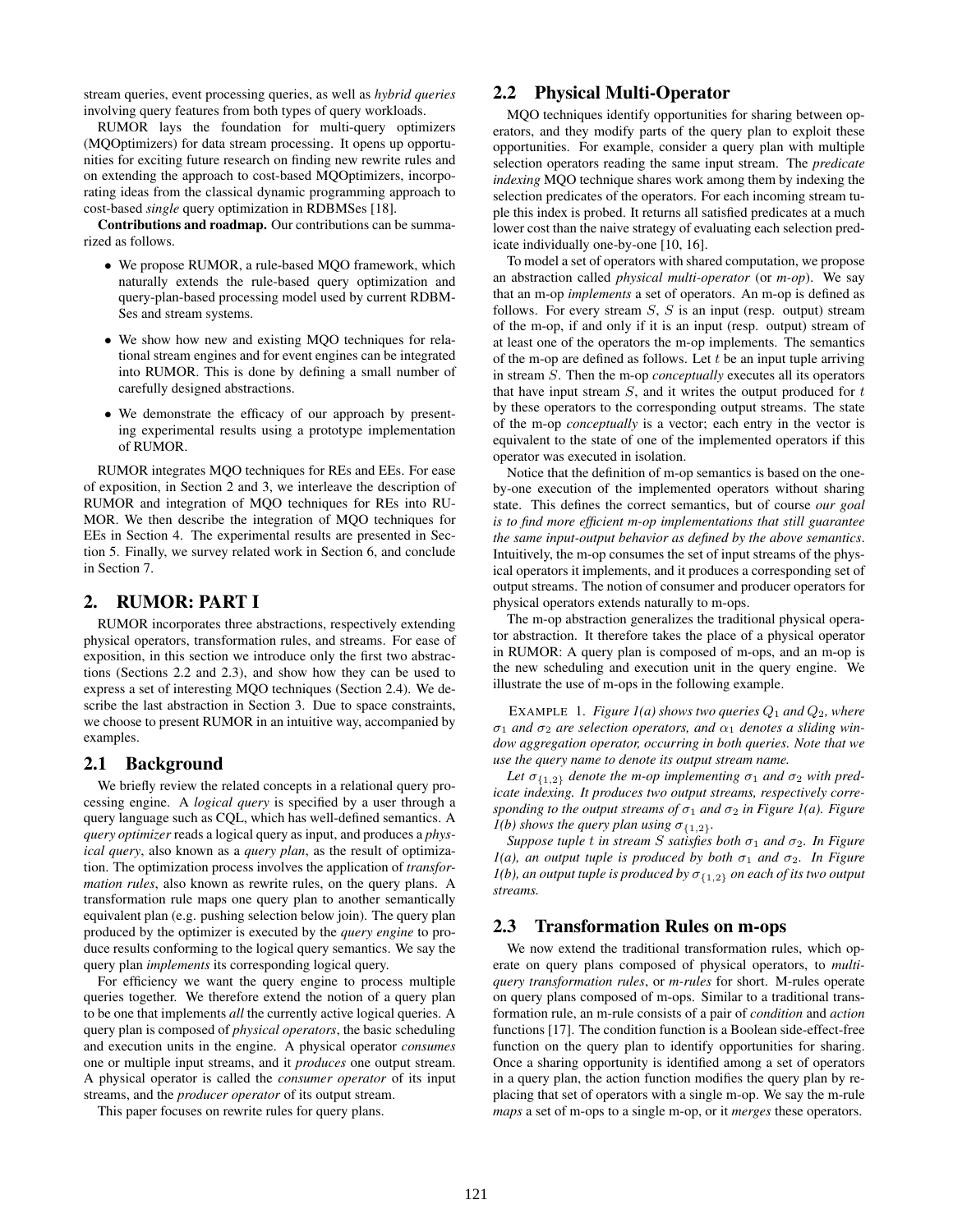

Figure 1: Query Plans in RUMOR (Red Rectangles Represent Stream Tuples; the Blue Rectangle is a Channel Tuple)

More precisely, the condition of an m-rule is a function from the powerset of the set of all possible m-ops to {true, false}. For a given set of m-ops, the rule can only be applied if the condition function evaluates to true.

The action of an m-rule is another function. This function maps a set of m-ops (for which the condition function evaluated to true) to a single m-op, referred to as the *target m-op*, which implements the input m-ops more efficiently with an MQO technique. In the query plan, we simply replace all edges that previously connected other operators with the to-be merged operators by edges to the corresponding input and output streams of the target m-op.

#### 2.4 Expressing MQO Techniques with m-ops and m-rules

Most of the existing specialized MQO techniques share work among operators reading the *same stream(s)*. These can be implemented in RUMOR through m-ops and m-rules. For example, we can model predicate indexing for equality predicates on a single attribute as an m-rule as follows. The condition of the m-rule evaluates to true only for a set of selection operators that all read the same stream and whose selection predicate is an equality predicate on the same attribute A. The action rule then replaces them with a target m-op that uses a hash index on attribute  $A$  for a more efficient evaluation of the selection predicates of these operators.

It is not hard to see that all these previously proposed MQO approaches for multiple selection [10, 16], aggregation [22], and join [12] operators can be expressed similarly through corresponding m-ops and m-rules. The first three rows in Table 1 summarize these rules. Notice that in data stream processing systems, join and aggregation operators usually contain window specifications to prevent unbounded memory consumption. Also, aggregation operators may contain optional group-by specifications. For each operator type  $\tau$ , we name the corresponding m-rule  $s_{\tau}$ , indicating that it is an m-rule for instances of operator  $\tau$  that all process the same input stream(s). The remaining rows in Table 1 will be discussed later in this paper. The current set of m-rules is not intended to be complete—the extensible nature of rule-based query optimization allows for adding new rules.

#### 3. RUMOR: PART II

In Section 2, we have shown how to use the two abstractions m-op and m-rule to express a set of existing MQO techniques, including predicate indexing [10, 16], multiple aggregate processing with different group-by specifications [22], and shared join evaluation [12]. All of these techniques attempt to share work among "similar" operators reading identical stream(s).

A complementary MQO approach is to support sharing also in the case where "similar" streams are processed by identical operators. Consider the example in Figure 1(a). The same aggregation operator  $\alpha_1$  occurs in both queries, and it aggregates some subset of the tuples from S. However, if  $\sigma_1$  and  $\sigma_2$  have different selection predicates, then m-op  $\sigma_{\{1,2\}}$  will have two different output streams, as shown in Figure 1(b). This in turn implies that the two instances of  $\alpha_1$  read different input streams and therefore cannot be combined using m-rule  $s_{\tau}$ . On the other hand, the selection predicates might be similar so that many tuples that pass  $\sigma_1$  might also pass  $\sigma_2$ . In that case it would be beneficial to avoid duplication of stream tuples as well as duplication of work for the aggregation. This example might appear like a rare corner case, but streams with common tuples occur frequently in practice as a result of multiple operators processing the same input stream. Recent work on MQO techniques like precision sharing join [14] and shared fragment aggregation [15] have shown that exploiting these sharing opportunities can result in significant performance improvement.

In this section, we propose an abstraction to model such MQO techniques in RUMOR. We refer to it as a *channel*. Channels generalize and replace streams in RUMOR (Section 3.1). We then describe how to decide which streams should be replaced with channels in the query plans in RUMOR (Section 3.2). Finally, we add a new set of m-rules and m-ops leveraging channels, which express both existing and new MQO techniques (Section 3.3).

#### 3.1 Extending Streams to Channels

Logically, a channel is equivalent to the union of a set of streams, The streams that are combined to form a channel are required to have compatible schemas. This can always be achieved by "padding" the schemas of individual streams with the attributes from other streams after appropriate attribute renaming.

Unlike a union of streams, a channel keeps track of which original stream a tuple belongs to. We say the channel *encodes* these streams. More formally, a channel encodes a set of data streams with union-compatible schemas as follows. The channel is defined as the union of its streams, but each stream tuple has an additional attribute called *membership component*. The membership component specifies the set of streams to which this tuple belongs. For efficiency, the membership component is implemented by a bit vector.

Through the use of a channel we can share work in two ways. First, when identical tuples from different streams are encoded as a single channel tuple, their *space* is shared. Second, when multiple streams are encoded into the same channel, the *computation* of their consumer operators may be shared.

Clearly, channels generalize streams. In RUMOR, they take the place of streams as the input and output of m-ops. For each m-op, the input (resp. output) channels together partition the set of input (resp. output) streams of this m-op. When an m-op o processes an input channel tuple t, a *decoding* and an *encoding* step are involved as follows. o first determines to which set of input streams t belongs, so that it conceptually only evaluates those physical operators implemented by o that take this tuple as input. This is the decoding step. Similarly, when  $\sigma$  is about to produce a set of output tuples, it needs to encode it into a set of channel tuples with the appropriate stream membership component, and then write them to the appropriate output channels. This is the encoding step.

Note that the decoding and encoding steps can often be implemented very efficiently, or might actually not be necessary at all. For example, consider an m-op  $\pi_{\{1,\cdots,n\}}$  implementing *n* projections with the same projection specification, but with different input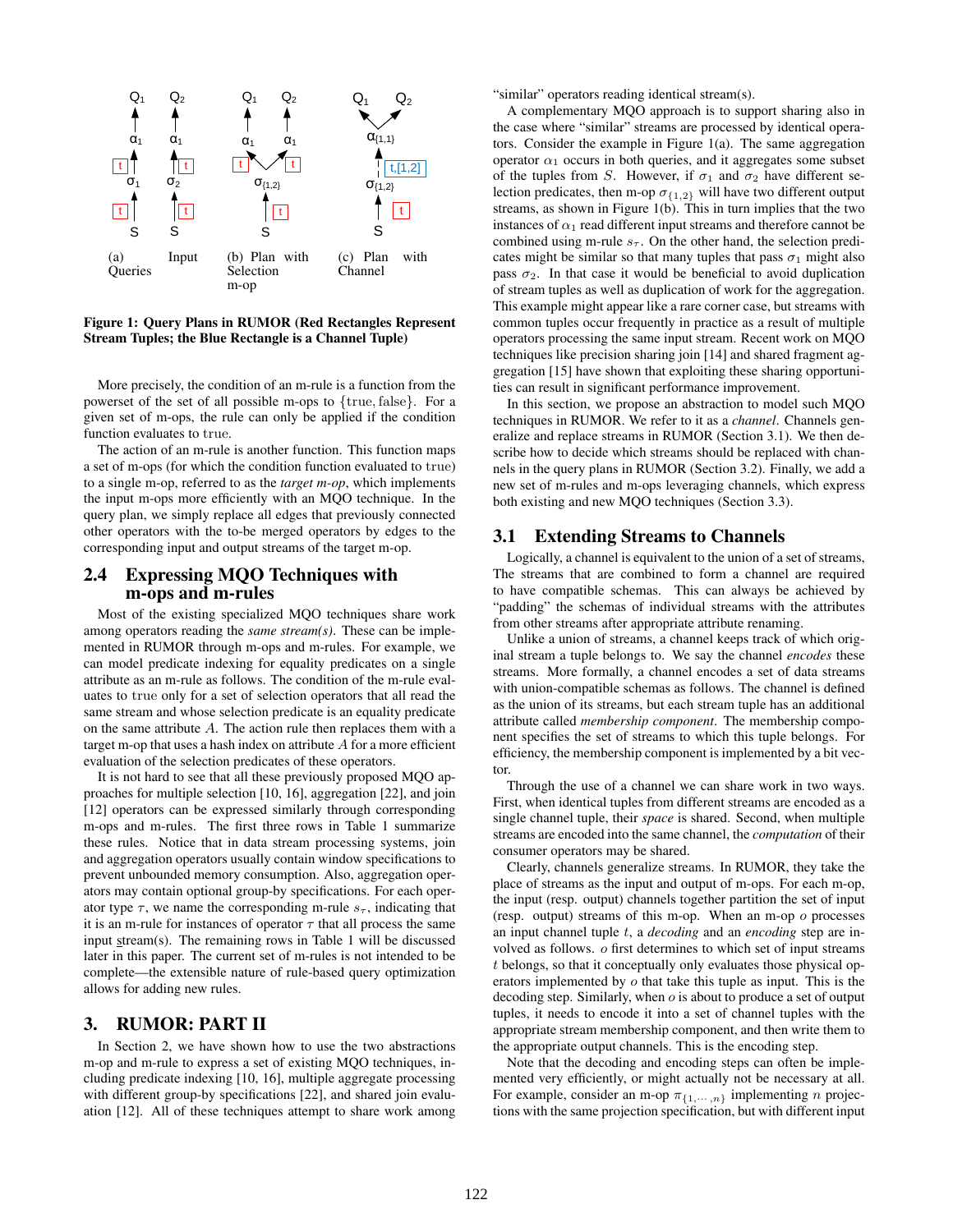| m-rule name         | Set of input operators to which the m-rule is applicable                                | Target m-op                                              |
|---------------------|-----------------------------------------------------------------------------------------|----------------------------------------------------------|
| $S_{\sigma}$        | A set of selection operators which read the same stream                                 | Predicate indexing [10, 16]                              |
| $s_{\alpha}$        | A set of aggregation operators which read the same stream,                              |                                                          |
|                     | with the same aggregate function but potentially different group-by specifications      | Shared aggregate evaluation [22]                         |
| $s_{\bowtie}$       | A set of join operators which read the same two streams,                                |                                                          |
|                     | with the same join predicate but potentially different window lengths                   | Shared join evaluation [12]                              |
| $c_{\alpha}$        | A set of aggregation operators reading sharable streams, with the same definition       | Shared fragment aggregation [15]                         |
| $c_{\bowtie}$       | A set of join operators which read sharable streams, with the same definition           | Precision sharing join [14]                              |
| $s_i$ (or $s_\mu$ ) | A set of ; (or $\mu$ ) operators reading the same two streams, with the same definition | <b>Common Subexpression Elimination</b><br>(Section 4.3) |
| $c_i$ (or $c_\mu$ ) | A set of ; (or $\mu$ ) operators which a) have the same definition                      |                                                          |
|                     | b) read sharable input streams for the first input stream parameter,                    |                                                          |
|                     | where these input streams are produced by the same m-op                                 |                                                          |
|                     | c) read the same input stream for the second input stream parameter                     | Channel Based MOO (Section 4.4)                          |

Table 1: Representative m-rules to Express Existing and New MQO Techniques

streams  $S_1$  through  $S_n$ . Suppose these n input streams are encoded by channel  $C$ , and the  $n$  output streams are encoded by channel  $D$ . In this case, for each input channel tuple t from  $C$ ,  $\pi_{\{1,\cdots,n\}}$  needs to perform projection only once and to produce only one output channel tuple in  $D$ , keeping the membership component of  $t$  intact in the output  $D$  tuple.

To continue Example 1, we can use a channel to encode the two output streams of  $\sigma_{\{1,2\}}$  in Figure 1(b), resulting in the query plan shown in Figure 1(c). Here the dashed arrow represents the channel, and  $\alpha_{\{1,1\}}$  represents the aggregation m-op, implemented by the shared fragment aggregation technique described in [15]. Suppose an input tuple  $t$  from stream  $S$  satisfies both predicates in  $\sigma_{\{1,2\}}$ .  $\sigma_{\{1,2\}}$  then produces a single output channel tuple, represented by the blue rectangle in Figure 1(c). That channel tuple has the same content as the input tuple  $t$ , but is associated with a membership component denoted as [1,2], indicating that it belongs to both output streams of  $\sigma_{\{1,2\}}$ .

Note that ideas similar to channels were used for specific MQO algorithms for joins and aggregates in relational engines [14, 15]. Our contribution is to propose the addition of the channel concept to an MQO framework as a general abstraction for sharing work. As we will show in Section 4, the combination of m-ops, m-rules, and channels also leads to powerful new MQO techniques for event processing queries.

#### 3.2 Mapping Streams to Channels

Channels are a powerful mechanism that allows us to aggressively share work among operators that read even different streams. Given a set of streams, how do we decide which ones to map to the same channel? The following tradeoffs have to be taken into account. First, if two streams  $S_i$  and  $S_j$  are encoded into the same channel, then stream tuples with the same content can share storage by being represented as the same channel tuple. Second, if the consumer operators of  $S_i$  and  $S_j$  have the same definition, the evaluation on channel tuples will be more efficient than evaluating tuples from stream  $S_i$  and  $S_j$  separately. Third, mapping multiple streams to the same channel creates overhead. Time-wise, with multiple streams being mapped to the same channel, the consumer m-op of this channel now has to process the membership component of each input tuple. Space-wise, each channel tuple has to carry the membership component.

Based on these tradeoffs, it is clear that streams should only be mapped to the same channel if there is a large enough fraction of channel tuples that belong to multiple streams and if the streams are consumed by identical operators. We now propose a simple lightweight heuristic for deciding which streams to map to the same

channel. This heuristic was used in our experimental evaluation and works very well in practice. More sophisticated cost models can be developed, but are left for future work.

Our proposed algorithm for deciding which streams to merge into a single channel is based on the concept of *sharable* streams. Two streams  $S_1$  and  $S_2$  are sharable, denoted  $S_1 \sim S_2$ , if the following holds:

**Base case 1.** If  $S_1 = S_2$ , then  $S_1 \sim S_2$ .

- **Base case 2.** If  $S_1$  and  $S_2$  are produced by two stream sources that are labeled to be sharable, then  $S_1 \sim S_2$ .
- **Output of unary ops.** For any unary operators  $o_1, o_2$ , if  $S_1 :=$  $o_1(T_1), S_2 := o_2(T_2), o_1 = o_2$ , and  $T_1 \sim T_2$ , then  $S_1 \sim$  $S_2.$
- **Output of binary ops.** For any binary operators  $o_1, o_2$ , if  $S_1 :=$  $o_1(T_1, U_1), S_2$  :=  $o_2(T_2, U_2), o_1$  =  $o_2, T_1 \sim$  $T_2$ , and  $U_1 \sim U_2$ , then  $S_1 \sim S_2$ .
- Special case for selection. For a selection operator that reads T and produces  $S, S \sim T$ .

Symmetry  $\forall S_1, S_2 : S_1 \sim S_2 \Rightarrow S_2 \sim S_1$ 

Transitivity  $\forall S_1, S_2, S_3 : (S_1 \sim S_2 \wedge S_2 \sim S_3) \Rightarrow S_1 \sim S_3$ 

Intuitively, streams are sharable if they are the result of the same query plans, modulo any selection operators anywhere in the plan, applied to the same input streams. Clearly,  $\sim$  is an equivalence relation and it generalizes the stream identity relation =. This makes ∼ very efficient to compute and store.

Even if streams are sharable, we map them to the same channel only if they originate from the same m-op. If they are produced by different m-ops, the runtime system would have to synchronize these operators to ensure identical tuples are available at the same time for the channel encoding step. This is conceptually not hard, but an analysis of the tradeoffs is beyond the scope of this paper.

Furthermore, if sharable streams are consumed by m-ops that cannot share any work, there is no benefit in encoding them with the same channel. Typically two m-ops reading different streams can effectively share work only if they have exactly the same definition. For example, two selection operators with the same predicate, two projection operators with the same projection specification, or two aggregation operators with the same aggregate function and group-by specification can share work when reading two different input streams that are sharable. We only consider this type of work sharing with channels in this paper.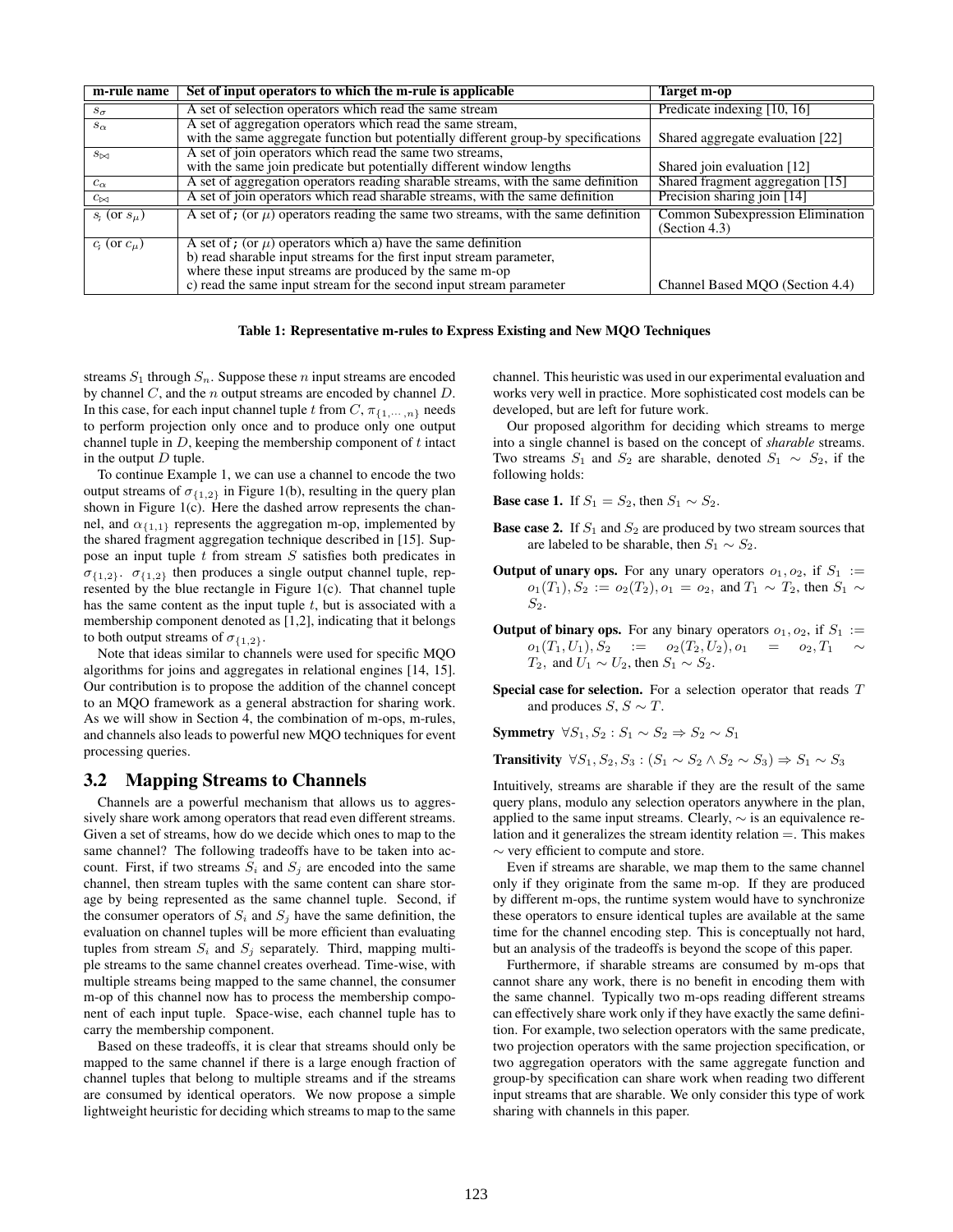| <b>Traditional abstraction</b> | <b>RUMOR</b> abstraction |
|--------------------------------|--------------------------|
| physical operator              | m-op (Section $2.2$ )    |
| transformation rule            | m-rule (Section 2.3)     |
| stream                         | channel (Section 3)      |

Table 2: Correspondence between new and existing abstractions for building a stream system

To conclude, given a set of streams  $S_1$  through  $S_n$ , we map them to the same channel, only if (a) the  $S_i$ 's belong to the same equivalence class defined by  $\sim$ , (b) the S<sub>i</sub>'s are produced by the same m-op, and (c) the consumers of the  $S_i$ 's have the same definition. These criteria, referred to as *channel-based MQO sharing criteria*, are currently used in RUMOR. When these criteria are met, we map the streams to a single channel and then combine the (identical) consumers of the  $S_i$ 's into the same m-op, achieving effective work sharing among them.

*The above sharing criteria may appear restrictive, but are met surprisingly often in practice. E.g., they apply when queries contain parametrized components that differ in some selection predicates but otherwise follow the same query template. For example, precision sharing join [14] and shared fragment aggregation [15] are both implicitly based on the above criteria, additionally limited to join operators and aggregation operators, respectively.*

# 3.3 Expressing MQO Techniques with Channels

To benefit from channels, we add the following new m-rules. For each operator type  $\tau$  (e.g. selection, join, aggregation), we add an m-rule which identifies operators of type  $\tau$  whose input streams satisfy the channel-based MQO sharing criteria defined at the end of Section 3.2. It then maps these operators to a single m-op. We refer to this m-rule as  $c_{\tau}$ , indicating that this is an m-rule for operators  $\tau$  processing tuples from the same channel. For example, the fourth and fifth m-rule in Table 1 respectively express shared fragment aggregation [15] and precision sharing join [14].

Note the interesting duality between the two m-rules  $s_{\tau}$  (Section 2.4) and  $c_{\tau}$  of an operator type  $\tau$ .  $s_{\tau}$  is applicable to a set of *sharable* operators (i.e., operators of type  $\tau$ ) reading the *same* stream(s), whereas  $s_{\tau}$  is applicable to a set of operators of the *same* definition, reading *sharable* stream(s). Assuming  $\tau$  is unary, we present an illustration for the difference between  $s<sub>\tau</sub>$  and  $c<sub>\tau</sub>$ . In Figure 2, the enclosing rectangle denotes the set of unary operators of type  $\tau$ , reading sharable streams. Each row labeled  $S_i$  corresponds to a subset of operators of type  $\tau$ , reading the same stream  $S_i$ . Each application of  $s_{\tau}$  will pick a row of operators here, and map them to an m-op. Repeated applications of this m-rule therefore form a partition of this set of operators. The setting of Figure 3 is similar to that of Figure 2. Each column corresponds to a set of operators of type  $\tau$  with the same definition, reading a set of sharable input streams  $S_1, S_2, \cdots$ . One application of  $c_{\tau}$  selects a column of operators, and maps them to an m-op. Repeated applications of  $c_{\tau}$ therefore also form a partition of this set of operators.

As a result, for any operator in the shaded region  $X$  (i.e., any operator with definition  $o_1$ , reading stream  $S_1$ ), both  $s_\tau$  and  $c_\tau$ are applicable to it. Therefore, as in many other rule-based applications, different orderings of m-rule applications may result in different optimized query plans.

To summarize, Table 2 shows the newly proposed abstractions in RUMOR, and their correspondences with existing abstractions.



Figure 2:  $\mathcal{R}_1$  Applied to a Set of Operators of Type  $\tau$ 

Figure 3:  $\mathcal{R}_2$  Applied to a Set of Operators of Type  $\tau$ 

# 4. INTEGRATING MQO TECHNIQUES FOR EVENT ENGINES

In Sections 2 and 3, we have presented RUMOR, as well as how the MQO techniques for REs can be integrated into RUMOR. In this section, we describe how the MQO techniques for EEs can be integrated as well. This is a more challenging task, as EEs are often based on automata, instead of query plans composed of relational operators. On the other hand, if we are able to integrate the MQO techniques for both REs and EEs into RUMOR, we will be able to build an expressive and scalable stream system unifying REs and EEs, of which there are obvious and significant benefits (Section 4.1). The challenge is to integrate EE MQO techniques without cluttering RUMOR with numerous new abstractions or complex special rules for event queries. Instead, the integration should result in a clean simple optimization framework where only new operators and new rules need to be added to extend its functionality.

Our solution consists of two parts. First, we translate automata into query plans (Section 4.2), second, we express the MQO techniques designed for automata in RUMOR (Section 4.3). To illustrate the benefit of integrating RE and EE MQO techniques into RUMOR, we show new channel-based MQO techniques for EEs that combine the channel concept with traditional EE MQO approaches (Section 4.4).

#### 4.1 A Motivating Scenario for Unifying REs and EEs

The separation of stream processing systems into REs and EEs has led to parallel developments of MQO techniques that are tailored to these systems. Due to the lack of a common MQO framework, similar ideas have to be re-invented and optimization opportunities are missed because some techniques exist in only one world. Also, queries that require functionality from both REs and EEs are not effectively optimized by either system.

Consider the following scenario. In performance monitoring of computer systems [20, 9], each stream corresponds to readings of a particular performance counter, such as the amount of current CPU consumption of a particular thread or process. Users can register continuous queries in a stream system; e.g. to compute the average CPU load in a time-based sliding window, or to raise alerts on specified conditions and optionally to perform certain actions, such as terminating resource hogging processes. The following simple example illustrates performance monitoring workloads.

Input streams. We assume the following input stream schema: CPU(pid, load; ts), indicating the CPU load of each process in the system. pid denotes process ID; load denotes CPU load;  $t s$  denotes the required timestamp attribute for each stream.<sup>1</sup>

<sup>&</sup>lt;sup>1</sup>In practice there are more performance counters than just CPU,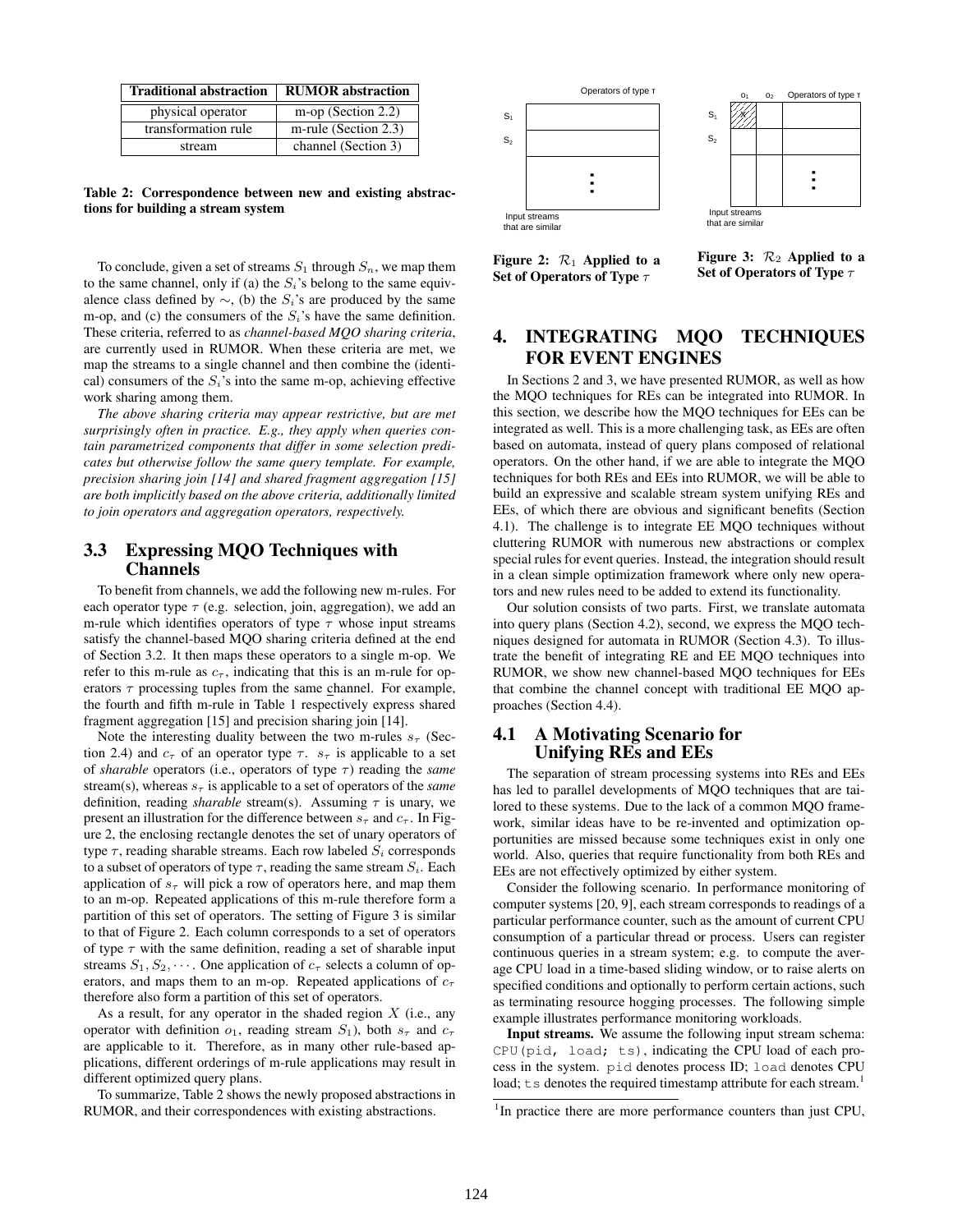Queries. Query workloads for system monitoring often have the following two characteristics. First, there may exist a large number of concurrent queries in the system, since different queries may be registered to monitor the behavior of different processes. Furthermore, for a particular process, different monitoring conditions may be posed in different queries. To obtain high throughput, it is crucial to apply MQO techniques to these queries. Second, some performance monitoring queries demand functionality from both CQL-style queries supported by a relational engine and pattern matching queries supported by an event engine. We refer to such queries as *hybrid queries*.

Consider the following hybrid query, which detects processes that are ramping up in CPU consumption. This query combines the functionality of sliding window aggregates (which have received a lot of attention in work on REs) for smoothing the incoming performance counter readings, and the functionality of event pattern detection (supported by an event engine) for finding a monotonically increasing sequence in CPU load consumption.

QUERY 1. *For a particular process* p*, smooth the CPU load value by replacing the current CPU load for* p *with an average load of* p *over the last 5 seconds. Call the smoothed stream* SMOOTHED*. Next, find in* SMOOTHED *an event pattern composed of a sequence of monotonically increasing CPU loads on* p*, where this sequence pattern satisfies a customizable starting condition*  $\theta_s$ ,  $e.g., \theta_s = CPU.load < 20,$  and a fixed stopping condition, say  $CPU.load > 90.$ 

To efficiently process such a query, one has to combine optimization techniques from REs (for the sliding window aggregate) and EEs (for the monotonic sequence). Having a common framework like RUMOR greatly simplifies this process, especially when it comes to the even more challenging problem of processing a large number of such hybrid queries:

QUERY 2. We have a set of queries  $\{Q_1, \cdots, Q_n\}$ , where each  $Q_i$  differs from Query 1 only in the starting condition  $\theta_s$ .

Note that for this comparably simple example workload, it is possible to *manually* construct query plans that achieve good computation sharing. However, the focus of this paper is to automate MQO with RUMOR so that more complex workloads can be optimized as well. In the remainder of Section 4, we will revisit this query workload and describe how automated MQO is achieved in RUMOR. This is however predicated on the understanding of how the MQO techniques for EEs are integrated into RUMOR, which we discuss next.

#### 4.2 Translating Automata to Query Plans

Event Engines are often based on automata [4, 11, 7, 21]. In order to integrate the MQO techniques for EEs into RUMOR, our first step is to model the automata used in EEs as query plans in RU-MOR. Since the Cayuga system [7] is the EE representative with the by far strongest emphasis on MQO, we chose it as the example to show how to express automata as query plans in RUMOR. It is possible to integrate other event engines, such as SASE [21], into the RUMOR framework in a similar manner.

At a high level, the translation of automata to query plans is based on the idea that automaton states can be mapped to operators while automaton edges correspond to streams where tuples flow from one operator to the next. However, the challenges are



Figure 4: Single State  $q$  of Cayuga Automaton

in the details: Automaton edges have predicates and there is nondeterminism. Also, our main goal is to integrate EE functionality into RUMOR without significantly increasing RUMOR's complexity. Ideally, one should only have to add new specific m-ops and m-rules to support EE style MQO inside RUMOR. The following discussion shows how this can be achieved for Cayuga automata. Our general approach can be extended to other automaton-based systems, including the recently proposed NFA $^b$  [1] automata.

The basic building block of Cayuga automata are states like the one shown in Figure 4. A state has an associated input stream S and it maintains a set of active automaton instances. These instances correspond to partially processed queries that have advanced to this state. Each instance has the same fixed schema; its values record relevant data from previously matched events. A state has three outgoing edge types: a single filter edge (top loop edge), one or more forward edges (horizontal outgoing edge), and a single rebind edge (bottom loop edge). States can only be connected through forward edges, resulting in automata that are directed acyclic graphs. Conceptually, whenever a new event arrives on stream  $S$ , the Cayuga engine checks for each instance at state  $q$ if any of the edge predicates is satisfied. These predicates can reference attributes of both the incoming event a well as the instance. Instances for which no edge predicate is satisfied are deleted. All others non-deterministically traverse all edges whose predicates are satisfied. Non-determinism is implemented by duplicating the instances and letting each copy traverse the corresponding edge.

When an instance traverses the filter edge, it remains at state  $q$ unchanged. When it traverses the rebind edge, the automaton executes formula  $F_r$  on the concatenation of the instance and the incoming event. It then stores the modified instance at state q. For forward edges, the instance is also modified based on formula  $F_{fo}$ and the incoming event, but it is sent to the corresponding next state.  $F_r$  and  $F_{fo}$  are schema map functions. A schema map function can rename and project attributes, as well as introducing new attributes via simple arithmetic computation or user-defined functions. It is similar to a SQL projection operator (which implements the SQL SELECT clause). Details can be found in [7, 8].

A complete Cayuga automaton with states  $q_1$ ,  $q_2$ , and  $q_3$  is shown in Figure 5(a). States  $q_1$  and  $q_3$  are start and final state, respectively. The start state has only forward edges, while the final state has no outgoing edge. For state  $q_2$  the rebind edge is omitted, which is equivalent to having a rebind edge with  $\theta_r =$  false.

Ideally we would like to map all edge predicates  $\theta$  to selection operators and all schema map functions  $F$  to the corresponding combination of projection, renaming, and arithmetic manipulations. Unfortunately, the semantics of filter and rebind edges makes it necessary to introduce two special m-ops into RUMOR. Given an automaton state with a filter edge but no rebind edge ( $\theta_r$  = false), that state will be translated into an m-op denoted as ; Its semantics is the same as its counterpart in the Cayuga algebra [7]. Intuitively, ;is a sequence operator concatenating two input events. Similarly,

such as for memory and disk. The streams' schemas also involve more attributes. We simplify the scenario here for ease of presentation.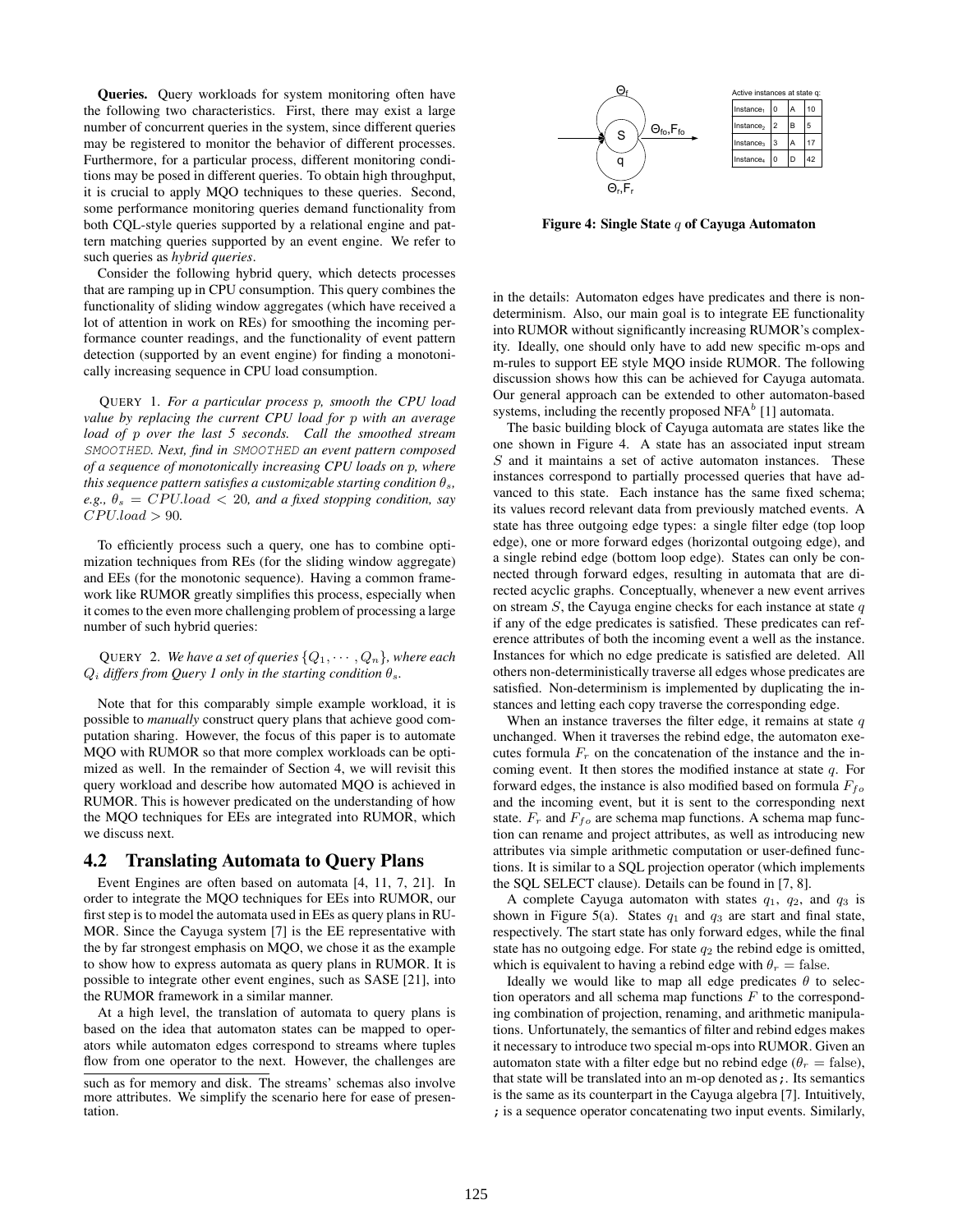

Figure 5: (a) An Example Cayuga Automaton, and (b) the Equivalent Query Plan

an automaton state with a filter and a rebind edge is translated into an m-op denoted as  $\mu$ , whose semantics is also the same as its counterpart in the Cayuga algebra.  $\mu$  is an iterative version of ;, capable of concatenating an unbounded number of input events into an event sequence pattern. The formal definitions of ; and  $\mu$  can be found in [7]. Forward edges, however, can be mapped to a selection operator followed by a schema mapping operator as expected.

We have developed a formal mapping from Cayuga automata to RUMOR query plans. For simplicity, we illustrate this process through an example. For the Cayuga automaton in Figure 5(a), we start with the input stream  $S_1$ , read by  $q_1$ . Predicate  $\theta_1$  on the forward edge of  $q_1$  is translated to  $\sigma_{\theta_1}$  in the query plan. Similarly, the schema map function  $F_1$  on the same edge is translated to  $\pi_{F_1}$  in the query plan, reading the output stream of  $\sigma_{\theta_1}$ .<sup>2</sup> Next, we translate state  $q_2$  into a binary operator  $a_{f}$ , reading the output stream of  $\pi_{F_1}$  as well as  $S_2$ . Finally, the forward edge from  $q_2$  to  $q_3$  is translated in a similar way as the forward edge from  $q_1$  to  $q_2$ . We use  $\sigma_{\theta_2}$  and  $\pi_{F_2}$  respectively to implement the predicate  $\theta_2$  and the schema map function  $F_2$  on that forward edge. The output stream of  $\pi_{F_2}$  is equivalent to the output stream of the automaton. This finishes the translation. The resulting query plan is shown in Figure 5(b).

The translation of a Cayuga automaton involving states with rebind edges is similar. For example, if state  $q_2$  in Figure 5(a) also had a rebind edge with predicate  $\theta_r$ , then the operator  $\theta_f$  in Figure 5(b) would be replaced with  $\mu_{\theta_f, \theta_r}$ .

EXAMPLE 2. *The RUMOR query plan for Query 1 in Section 4.1 is shown in Figure 6(a). For clarity, we omit projection operators and the parameters of some operators in the query plan.*

The input stream is denoted as  $S$ .  $\alpha$  denotes the sliding win*dow aggregate operator for smoothing the CPU load readings of each process.*  $\sigma_s$  *and*  $\sigma_e$  *are respectively the starting and stopping conditions.* µ *builds up the event sequence pattern consisting of monotonically increasing values in the CPU loads of a particular process. Finally, as in Example 1, we use the query name* Q *to denote its output stream name.*

# 4.3 Expressing Automata Based MQO Techniques in RUMOR

In Section 4.2, we achieved the unification of an RE and an EE on a single automaton level, by translating an automaton into a query plan. This was done by adding only two operators to RUMOR.



Figure 6: RUMOR Query Plans for the Motivating Queries in Section 4.1 (Omitting Projection Operators for Clarity)

To efficiently process a large number of event pattern queries, an EE often employs a set of MQO techniques specially designed for automata. To make RUMOR practical for event processing applications, we have to express these techniques as m-rules. We again use Cayuga as a representative EE which adopts MQO, and express *all* its MQO techniques by m-rules and m-ops in RUMOR. New MQO techniques for EEs could be integrated similarly.

Given that we have introduced two new operators  $\chi$  and  $\mu$  into RUMOR in Section 4.2, next we add a new m-rule for each of these two operators. The m-rule  $s_i$  for ; (resp.  $s_\mu$  for  $\mu$ ) maps a set of ; operators (resp.  $\mu$  operators) to an m-op, if they read the same pairs of streams, and have the same definition. These two m-rules are shown in the second-to-last row in Table 1.

There are two major categories of MQO techniques in Cayuga, *state merging* and *indexing*. We show how these techniques can be expressed by m-rules.

State merging. The first type of state merging in Cayuga is prefix state merging. Intuitively, given an existing automaton  $\mathcal{F}$ , and a new input automaton A, A can be merged into  $\mathcal F$  by identifying the longest prefixes of  $\mathcal F$  and  $A$  that are identical, and share the two prefixes in the merged automaton.

As a concrete example, the existing automaton and the input automaton to merge are shown respectively in Figure 7(a) and 7(b). In this example, suppose inductively that state  $\overline{P}$  and  $P'$  have been merged, and state  $Q$  and  $Q'$  read the same stream (in this case it is  $S_2$ ), then we can merge states Q and  $Q'$ . The resulting automaton is shown in Figure 7(c).

This prefix state merging technique is expressed by the m-rules s, and  $s_{\mu}$  together. We illustrate this with the above example. The query plans corresponding to the existing automaton and the input automaton are shown respectively in Figure 8(a) and 8(b). Note that the operators  $\mathfrak{z}_{\theta_f}$  in Figure 8(a) and in Figure 8(b) respectively implement states  $Q$  and  $Q'$  in the corresponding automata.

Suppose inductively that the common sub-expressions below operator  $\mathfrak{z}_{\theta_f}$  in Figure 8(a) and in Figure 8(b) have been merged. The m-rule s, corresponding to; is now applicable to  $\mathfrak{z}_{\theta_f}$  in both figures,

<sup>&</sup>lt;sup>2</sup>Here  $\pi$  denotes the more expressive SQL projection operator (SE-LECT clause), as opposed to the projection operator in relational algebra.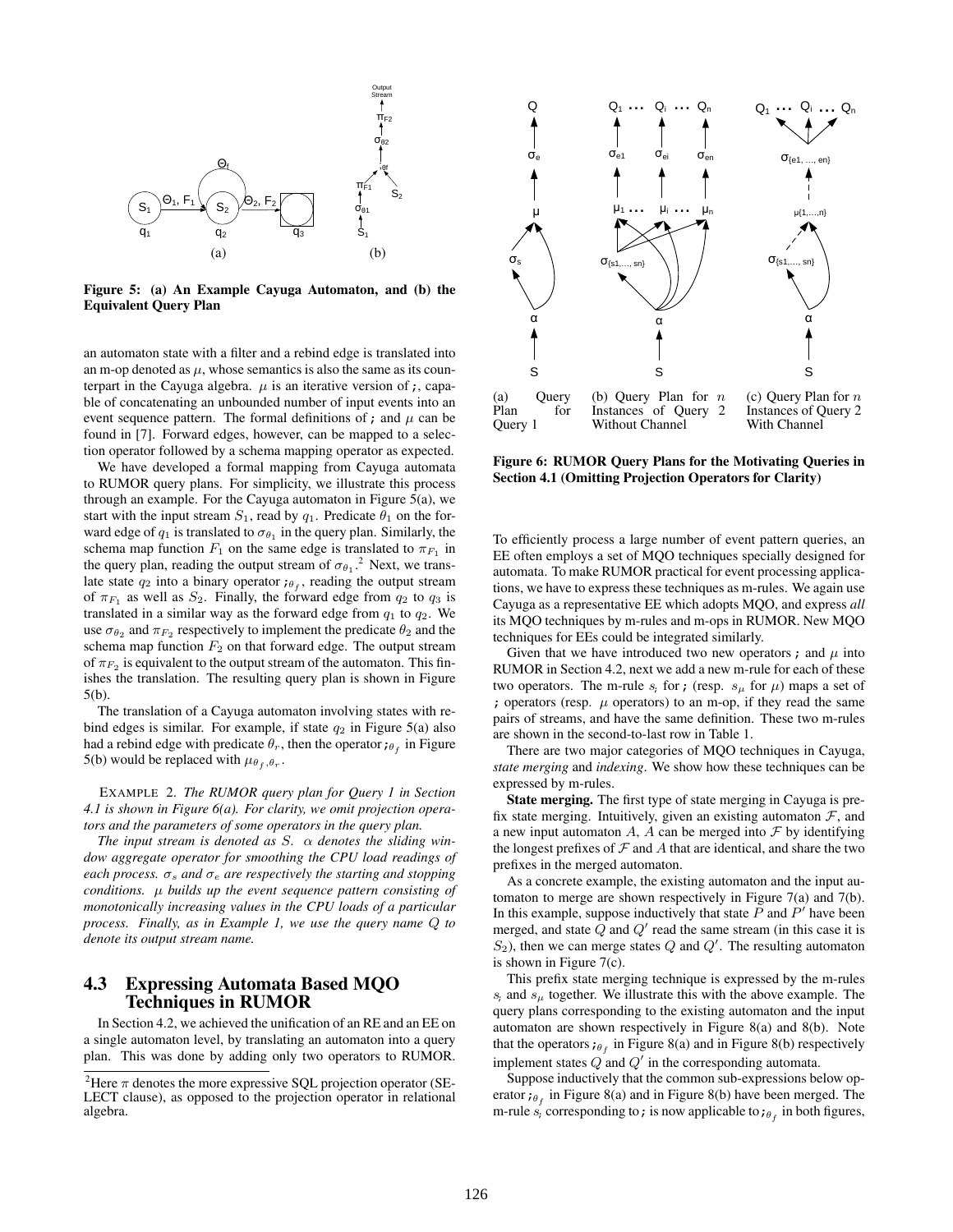

(a) Current NFA Forest before Merge







(c) Current NFA Forest after Merge

Figure 7: Cayuga Automata State Merging Process



Figure 8: RUMOR Query Plans for Cayuga Automata

since by assumption they read the same pair of streams, and have the same definition. Hence, they are mapped by the m-rule  $s<sub>i</sub>$  to the same m-op, which we still denote as  $i_{\theta_f}$ , since it has the same definition as the two input operators that are merged. The resulting query plan is shown in Figure 8(c). The prefix state merging performed on multiple  $\mu$  operators can be done in a similar way.

Note that we have translated the prefix state merging MQO technique on automata into the well-known MQO technique on query plans: Common Subexpression Elimination (CSE). This is a good example for how a common optimization framework can help avoid duplicate work (in this case the development of "new" specialized automaton state merging techniques).

In addition, in RUMOR, we have more opportunities for inlining, illustrated as follows. An input Cayuga query that is not leftassociative, such as  $S_1$ ;  $(S_2; S_3)$ , has to be implemented by two Cayuga automata A and B, where A implements  $S_2$ ;  $S_3$ , producing an intermediate stream  $S'$ , and B implements  $S_1$ ;  $S'$ . This is referred to as resubscription in [7], and in this case A cannot be inlined into B. However, this query can be implemented by a *single* query plan, which effectively inlines the query plan corresponding to  $A$  to that corresponding to  $B$ , providing additional MQO opportunities.

Automaton indexing. There are three types of indices in Cayuga. Below we describe how to express the Forward-Rebind (FR) Index technique in RUMOR. The other two indices, Active Node Index and Active Instance Index [7, 8], are handled similarly. We omit their description due to space constraints.

FR Index is a per-state index on some of the predicates of forward/rebind edges of its associated state. For example, in Figure 7(c), the predicates  $\theta_2$  and  $\theta'_2$  associated with the forward edges going out of state  $Q$  can be managed by an FR Index. For an incoming event  $e$  from stream  $S_2$  which does not satisfy the filter edge predicate  $\theta_f$  associated with state Q, e will be used to probe this FR index to obtain the set of satisfied predicates associated with the forward edges (i.e., a subset of  $\{\theta_2, \theta'_2\}$ ).

An FR Index on state q can be expressed by the m-rule  $s_{\sigma}$  in RUMOR as follows. Let the operator corresponding to  $q$  in the translated RUMOR query plan be  $o$  ( $o$  is of type; or  $\mu$ ). For those selection operators that are consumers of the output stream of o, we apply the m-rule  $s_{\sigma}$  to map them to the same m-op. That m-op effectively implements the FR Index for the translated query plan.

For example, recall that for the automaton shown in Figure 7(c), its corresponding query plan in RUMOR is shown in Figure 8(c). For the FR Index on the forward edges of state  $Q$  in Figure 7(c), which we described above, it can be expressed by applying  $s_{\sigma}$  to  $\sigma_{\theta_2}$  and  $\sigma_{\theta_2'}$  above the  $\sigma_{\theta_f}$  operator in Figure 8(c).

 $\frac{2}{2}$  To conclude, we have shown that with RUMOR, all the MQO techniques employed by Cayuga can be expressed elegantly as mrules on RUMOR query plans. Hence, asymptotically, the evaluation efficiency of a set of event pattern queries in RUMOR is at least as good as that in the Cayuga engine, as is confirmed by our experiments.

EXAMPLE 3. *The RUMOR query plan for* n *query instances of* Query 2 in Section 4.1, denoted as  $Q_1$  through  $Q_n$ , is shown in Fig*ure 6(b). The aggregation operator*  $\alpha$  *is shared by all n queries. It produces a single stream called* SMOOTHED *in Query 1, and multiplexes it to all its consumer operators. The* n *starting conditions* are implemented by the m-op  $\sigma_{\{s_1,\dots,s_n\}}$ , which produces n out*put streams corresponding to that of*  $\sigma_{s_1}$  *through*  $\sigma_{s_n}$ *.*  $\mu_i$  *builds the event sequence pattern for query* Qi*. It reads the two streams produced by*  $\sigma_{s_i}$  and  $\alpha$  *respectively. Its output stream is consumed*  $by \sigma_{e_i}$ , the stopping condition for  $Q_i$ .

Note that in Example 3, even though the  $\mu_i$  operators have the same definition, they cannot share work, since their left input streams are different. The same observation holds for the  $\sigma_{e_i}$  operators. This is a limitation for RUMOR without channels, and is also the case for Cayuga automata. We will show in the next subsection how to use channels to overcome this limitation.

## 4.4 Query Plans with Channels

In the previous subsection, we have discussed how to express all Cayuga MQO techniques as m-rules and m-ops in RUMOR. In this subsection, we demonstrate one of the major benefits of integrating MQO techniques from RE and EE into a single framework. More precisely, we show that, somewhat surprisingly, there are event pattern queries that can be evaluated more efficiently in the form of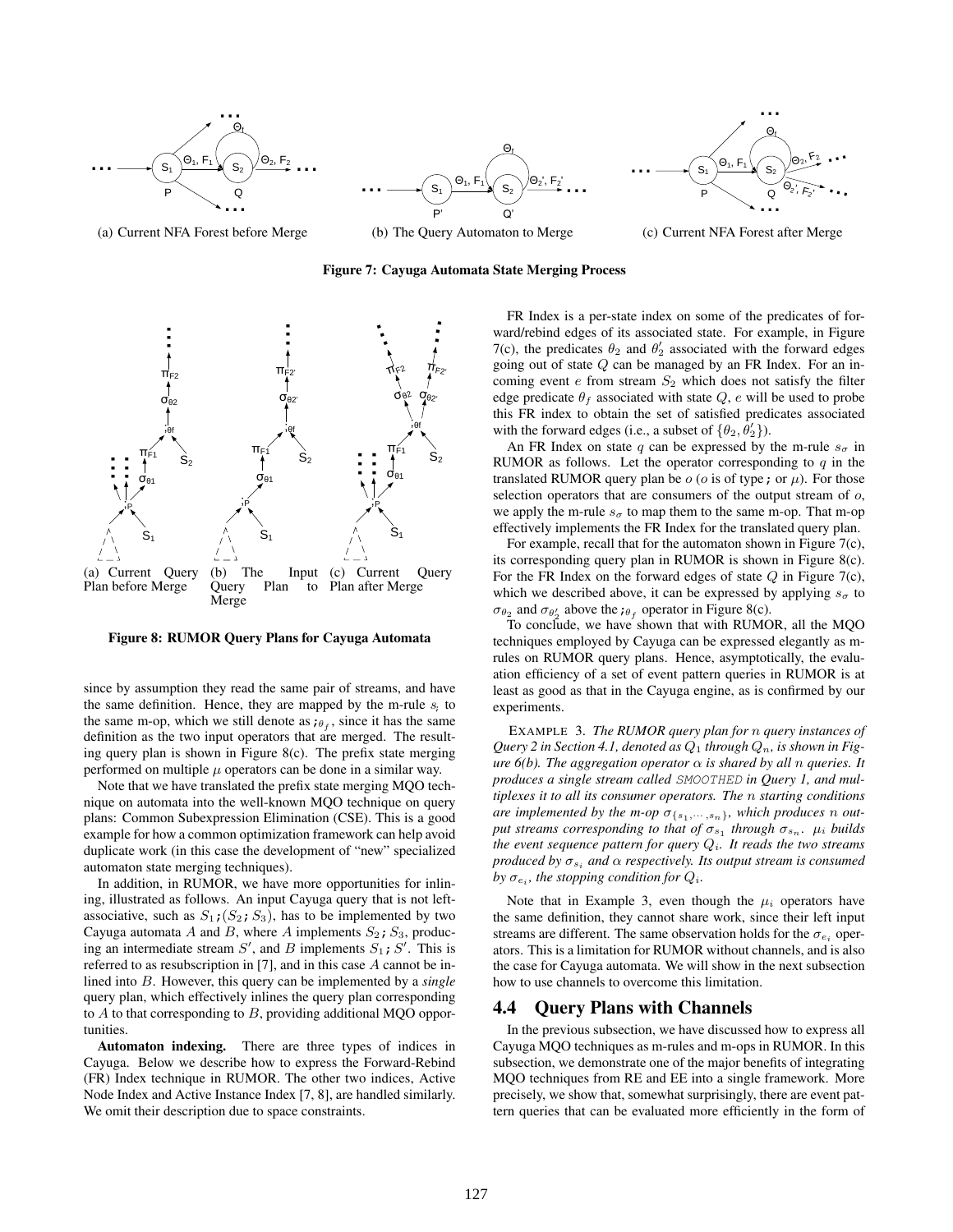RUMOR query plans than in the Cayuga engine. This is due to new MQO opportunities with channels, illustrated through the following example.

EXAMPLE 4. *Let us revisit Query 2 from Section 4.1, and consider how to process* n *instances of this query more efficiently than the query plan shown in Figure 6(b). The sliding window aggregation part of these queries for smoothing the input stream is already shared. For the pattern matching part, a good evaluation strategy is to first evaluate the starting conditions in the* n *queries. If any subset of them is satisfied, we remember this information and continue to match the monotonic sequence patterns of these queries, implemented by the* µ *operators. When the stopping condition is satisfied, we then use the information we remembered for which*  $\theta_{s_i}$ *'s are satisfied to produce result tuples for the right set of queries.*

*The RUMOR query plan implementing this evaluation strategy is shown in Figure 6(c). As in Figure 1(c), we use dashed arrows to represent channels. However, note that this evaluation strategy is outside of the Cayuga automata model, and therefore cannot be used by the Cayuga engine.*

In order to produce the desired query plan with channels shown in Figure 6(c), we add one m-rule for ; and  $\mu$  each. The m-rule for  $;$ , denoted as  $c_i$ , maps a set of ; operators to a single m-op, if these operators satisfy (a) they have the same definition, (b) they read sharable input streams for the first input stream parameter, where these input streams are produced by the same m-op, and (c) they read the same input stream for the second input stream parameter. In this case, we encode the first input streams of these operators with a channel. The new m-rule for  $\mu$  works in a similar way. These two m-rules are shown in the last row in Table 1. The stream shareability computation and the channel-based MQO sharing criteria defined in Section 3 are extended accordingly for ; and  $\mu$ .

We now show how to use the m-rules to optimize  $n$  instances of Query 2, denoted as  $Q_1$  through  $Q_n$ . Starting from the query plan in Figure 6(b), we first apply the m-rule  $s_{\sigma}$  to the set of starting conditions in  $Q_1, \ldots, Q_n$ , and encode their output streams with a channel C. Next, we apply the m-rule  $c_{\mu}$  to the set of  $\mu$  operators in the  $n$  queries, and again encode their output streams with a channel D. Finally, we apply the m-rule  $c_{\sigma}$  to the set of stopping conditions in  $Q_1, \ldots, Q_n$ , resulting in a selection m-op that reads channel D as input, and produces  $n$  output streams for the  $n$  queries.

#### 5. PERFORMANCE EVALUATION

We have implemented in Java a prototype stream engine based on RUMOR, which is capable of processing RE queries, EE queries, as well as hybrid queries. In this section we report the performance of our engine in evaluating the optimized query plans. The experiments are conducted on a machine with Intel Pentium D 2.80 GHz processor and 2 GB main memory, running Sun Java Hotspot Server VM 1.6.02 on Windows Vista.

To leverage the JVM just-in-time code optimization, for each experiment, we first process the input stream for a few iterations, before we start to measure throughput. To reduce experimental variance, we perform each experiment for ten times, and report the average throughputs we measured.

#### 5.1 Setup

We first use a synthetic benchmark to measure the performance of our system for processing event pattern queries and hybrid queries. We do not measure the performance for RE queries, because RUMOR is query-plan based like REs. RUMOR therefore can use the same query plans as these systems, which have been well studied [2, 5].

| <b>Variable</b>                        | <b>Default Value</b> |
|----------------------------------------|----------------------|
| Number of queries                      | 1000                 |
| Number of attributes in stream schemas | 10                   |
| Constant domain size                   | 1000                 |
| Window length domain size              | 1000                 |
| Zipfian parameter                      |                      |

#### Table 3: Parameters (default values)

The stream schema we choose consists of 10 integer attributes, denoted as  $a[0], \cdots, a[9]$ , and 1 (integer) timestamp attribute. We generate two streams conforming to this schema, denoted as S and T, as follows. The generated stream tuples have consecutive timestamps, starting from 0. For each tuple, we set its 10 integer attributes to integer values from 0 to 999 chosen uniformly at random. We interleave the generation of tuples for  $S$  and  $T$ . That is, tuples with timestamps  $0, 2, \cdots$  belong to S, and tuples with timestamps 1, 3,  $\cdots$  belong to T. For each experiment, we generate a total of at least 100000 tuples, and feed the tuples from  $S$  and  $T$  in their timestamp ordering.

We use the following common parameters to generate query loads. For each randomly generated query, we choose a window length for it from 1 to 1000, where 1000 is the default domain size for generating window lengths. Each window length is chosen with a Zipfian distribution, favoring larger windows (i.e., a window of length 1000 is most likely to be chosen). The default Zipfian parameter value is 1.5. The Zipfian distribution is to model commonality among queries that is often observed in real, large-scale workloads. The parameters are summarized in Table 3.

#### 5.2 Event Pattern Queries

In Section 4, we have chosen Cayuga as a representative event engine, and shown how to express its automata queries and MQO techniques in RUMOR. In this subsection, we compare the performance of our system based on RUMOR with Cayuga. Due to the significant differences in the architecture and implementation platform of both systems, a comparison of their absolute performance is not meaningful. Instead, we follow the experimental approach used in SASE [21], and report *normalized throughput* obtained as follows: as the query processing load changes from light to heavy in each experiment, we use the throughput for the lightest workload to normalize other measurements. This approach allows us to observe and compare the performance trends of both systems when we vary the values of experimental variables, indicating system scalability.

Workload 1. In the first query workload, we generate a set of queries of template  $\sigma_{\theta_1}(S)$  ; $\theta_2 \wedge \theta_3$  T, where ; is the Cayuga sequence operator.  $\theta_1$  is of form  $\alpha[0] = c$ , where c is chosen at random between 0 and 999 with the same Zipfian distribution as for window lengths. Similarly,  $\theta_3$  is of the same form and generated in the same way, but it is evaluated on each T tuple, whereas  $\theta_1$  is evaluated on each S tuple.  $\theta_2$  is a "duration predicate" in Cayuga terminology — it expresses the window length of this query. Note that this query workload benefits from the AN index and FR index in Cayuga, which we described in Section 4.3. In particular, the  $\theta_1$ 's of the set of queries we generate can be indexed by an FR index, while the  $\theta_3$ 's can be indexed by an AN index.

We first vary the number of queries. Figure 9(a) shows that by expressing AN indexes and FR indexes with m-rules in RUMOR, our system scales very well. Note that even if the predicates  $\theta_1$ and  $\theta_3$  on each query are quite selective, this is not a trivial query workload — with 100K queries in the system, the input stream of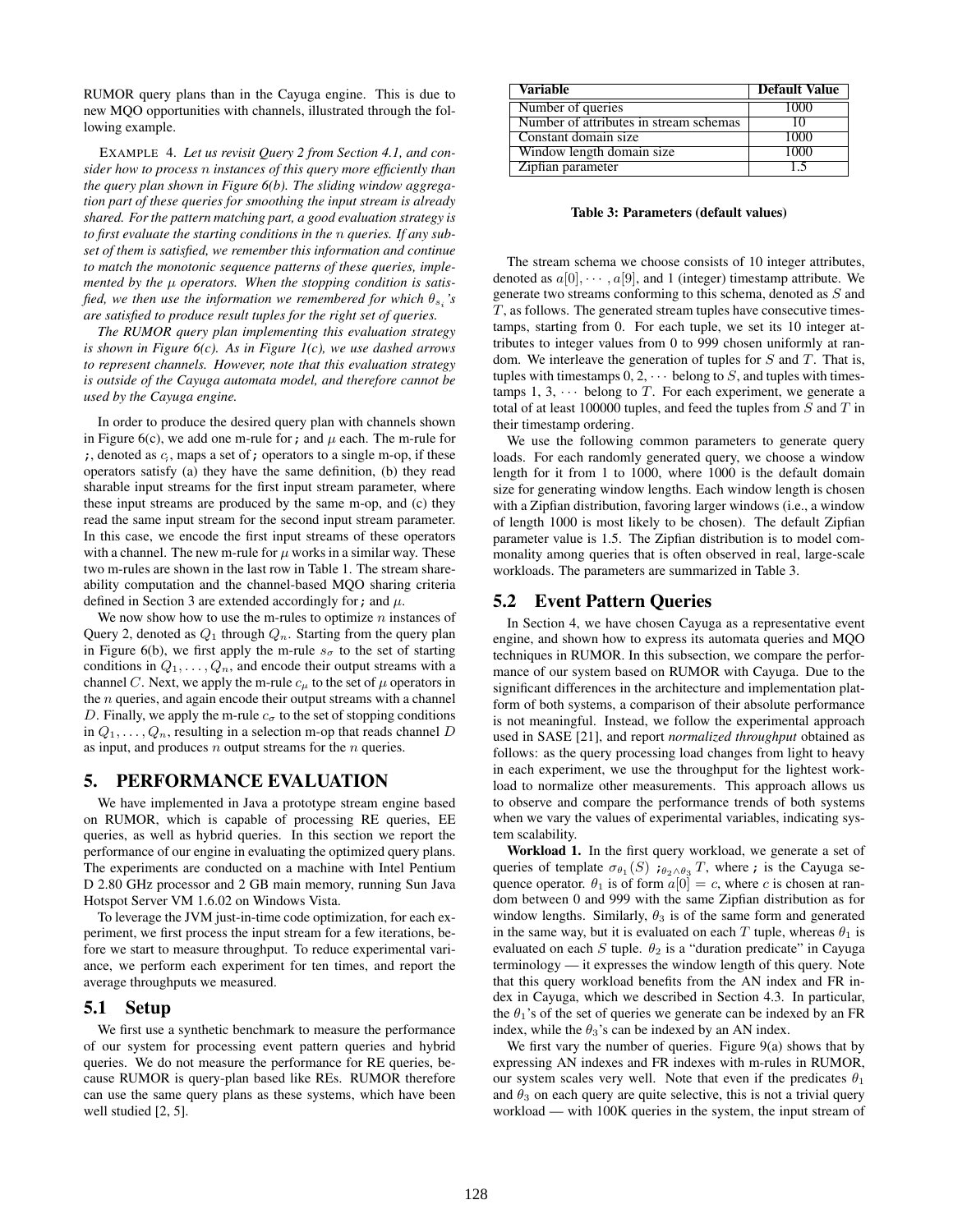

Figure 9: Event Pattern Query Workload Exercising AN Index and FR Index in Cayuga

100K events generates a total of 1.7 million output events.

Next, we vary the domain size from which query constants are drawn. Intuitively, the larger this domain size, the more selective  $\theta_1$  and  $\theta_3$  are, and therefore the lower load each query generates. The result in Figure 9(b) matches our expectation.

We then vary the size of the domain from which sliding window lengths are drawn. For a sliding window join query, the larger the window length, the more expensive the query becomes, since it needs to hold more state and may produce more output tuples. However, the Cayuga sequence operator has the special semantics that when a tuple in the operator state is matched by an incoming tuple from its second input stream, that tuple in the state is deleted. For this query workload, most tuples in the operator states are matched by incoming tuples, before they fall out of the query windows and expire. Therefore, as we increase the size of window length domain, creating queries with larger windows, the load of the queries does not significantly increase. This is confirmed by the result shown in Figure 9(c).

Finally, we vary the Zipfian parameter value used to generate window lengths and predicate constants, and report the result in Figure 9(d). As we increase the Zipfian value, there is increased commonality among the generated queries. When two queries share a common subexpression, both systems will avoid repeated evaluation of the common subexpression. As a result, the throughputs of both systems increase. However, the impact of Zipfian value is not very significant for this query workload (the throughputs of both systems increase by a factor of around 2 when the Zipfian value increases from 1.2 to 2). This is because with the use of an AN index and an FR index, the added value of Common Subexpression Elimination in terms of increasing throughput is little. This is consistent with the conclusion drawn in previous work [7].

Workload 2. We next use a query workload which benefits from the AI index technique in Cayuga, an MQO technique which can again be expressed in RUMOR.

The query template we use is  $S_{i\theta_1 \wedge \theta_2}$  T, where  $\theta_1$  is of form  $S.a[0] = T.a[0]$ , and  $\theta_2$  expresses the window length of this query, as in the previous workload. The AI index in Cayuga indexes for each query the input tuples from S that remain in the state of  $\chi$ . This is so that the evaluation of  $\theta_1$  on the input T tuples can be sped up.

The result of varying the number of queries is shown in Figure 10(a). This query workload is more expensive than the previous one, since each query here does not specify predicates that compare  $S$  and  $T$  tuples with constants. Intuitively, a query in this workload, which looks for a pair of  $S, T$  tuples with the same value on  $a[0]$ , is a parametrized version of a query in the previous workload, which looks for a pair of  $S$ , T tuples with  $a[0]$  values specified by the predicate constants. Hence, when we process each query in this workload, each input  $S$  tuple is inserted into the ; operator state, and each input  $T$  tuple probes the operator state. Still, our system is

able to maintain high throughput in the presence of 10000 queries.

We also tried a variant of the query template used in this workload: S  $\mu_{\theta_1 \wedge \theta_2, \theta_3}$  T. Here  $\mu$  is the Cayuga iteration operator.  $\theta_3$ is the "rebind predicate" which is defined by  $T.a[1] > last.a[1]$ , where  $last.a[1]$  denotes the  $a[1]$  value of the last input event that contributes the event pattern being built by this query. Intuitively, each such query looks for an event sequence pattern starting with an S tuple, followed by a sequence of T tuples with increasing  $a[1]$ values. The result of varying the number of queries of this template is shown in Figure 10(b). The throughput trends of both systems are similar to those in 10(a). However, the absolute values are lower, since  $\mu$  is a more expensive operator to evaluate than ;.

Similarly to the experiments for the previous workload, we also varied other parameters for this workload, and obtained similar results. We omit them due to space constraints.

Conclusions of Workload 1 and 2. As we observe in the above results, both systems display similar trends of throughputs when we vary the experimental parameters in the above settings. This is expected since the Cayuga MQO techniques are translated into RUMOR, and are used by the RUMOR query plans.

Workload 3. The above experiments do not involve channels. Next, we use channels to further share work among queries generated in a variant of Workload 2, with the techniques described in Section 4.4. In this workload variant, the query template we use is  $S_i$ ; $\theta_1 \wedge \theta_2$  T, where the predicate parameter of; is defined in the same way as above workload. The first input stream  $S_i$ 's for the generated queries are different streams but *sharable* as defined in Section 3.2, and they are encoded with the same channel, denoted as  $C$ . The second input stream  $T$  is the same for all the queries. By default, there are 10 different  $S_i$  streams, referred to as  $S_1$  through  $S_{10}$ . For a channel, we define the number of streams encoded by it its *channel capacity*. Thus the default channel capacity of C is 10.

As we have compared the performance of our system with Cayuga in the above workloads, to quantify the benefits of using channels, here we compare the performance of our system with channel against that of our system without using channel. Since both competitors are based on the same software infrastructure, we report absolute throughput in the results below.

We modify the way we generate stream tuples as follows. When we use channels in the query plan, we interleave the generation of tuples from C, encoding  $S_1$  through  $S_{10}$ , and the generation of tuples from the channel encoding  $T$  alone. Each  $C$  tuple belongs to all  $S_i$ 's. In the case when we do not use channels in the query plan, we use a round robin policy to generate stream tuples: we first generate 10 tuples respectively from  $S_1$  through  $S_{10}$ , and then generate a tuple from T. The set of 11 consecutive tuples is referred to as a *round* of tuples. We then repeatedly generate rounds of tuples. To ensure fairness in the comparison, We make the first 10 tuples in every round have the same content. This way, the generated stream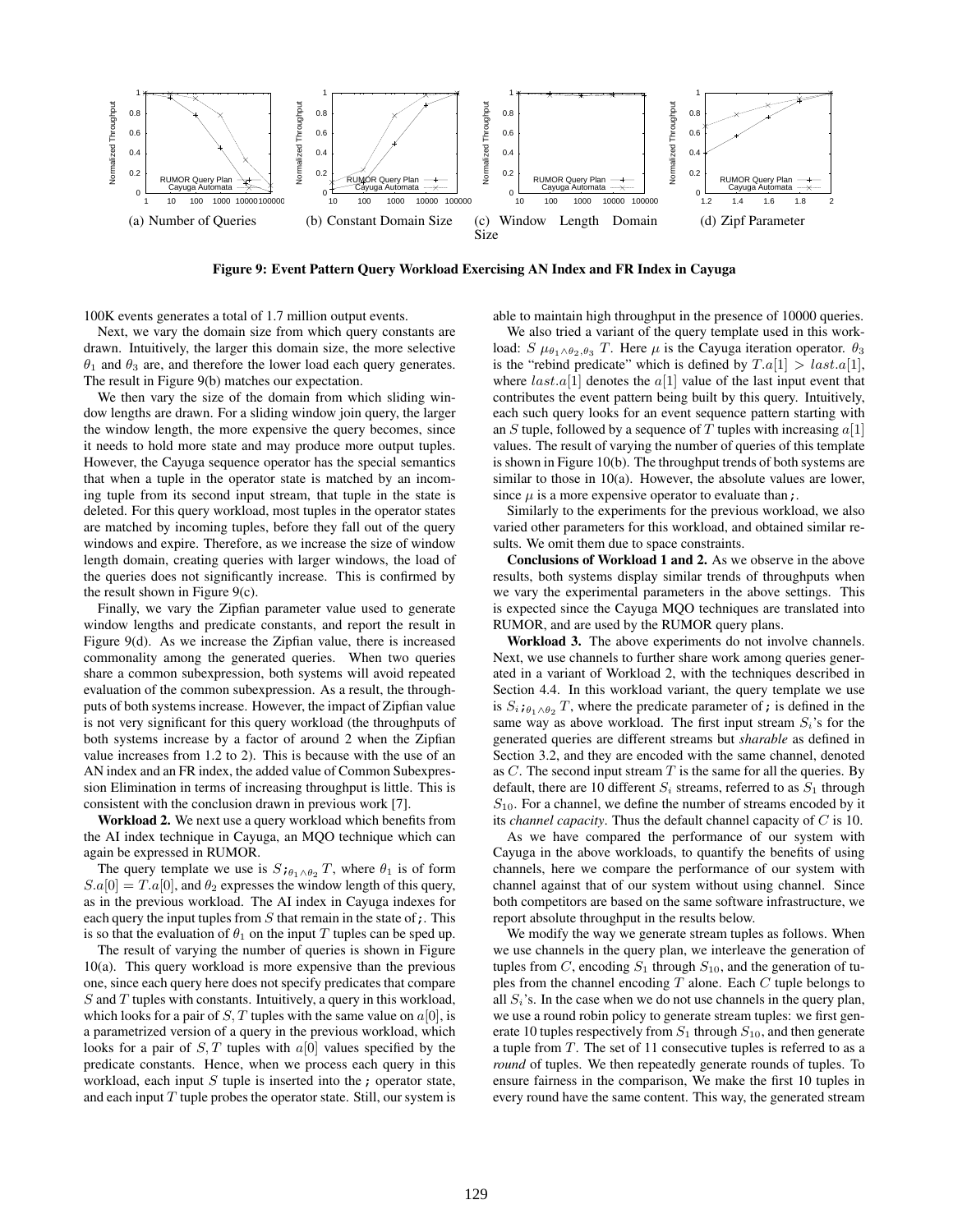

Figure 10: Event Pattern Query Workload Exercising AI Index in Cayuga

used for the query plan with channels, and the one used for the query plan without channels, have exactly the same content.

Figure 10(c) reports the result of varying the number of queries. The throughput of our system using channel is one order of magnitude higher than that of our system not using channel. Note however that this workload generation is optimistic, in that it assumes each C tuple belongs to all  $S_i$ 's. In a realistic workload, it is usually the case that a channel tuple belongs to a subset of streams the channel encodes, which we measure in Section 5.3. Nevertheless, Figure 10(c) shows that channel is a very good mechanism for sharing work. Figure 10(d) reports the result of varying channel capacity. Clearly, when our system uses channels, the more streams channel C encodes, the higher throughput it achieves. We also performed experiments on channels with query template  $S_i\mu_{\theta_1\wedge\theta_2,\theta_3}T$ , and obtained similar results.

#### 5.3 Hybrid Queries with Real Datasets

The experimental results on our synthetic benchmark showed that our system is efficient and scalable. We next test our system with hybrid query workloads and two real datasets.

The two performance counter datasets are both collected with the Performance Monitor component of Windows Vista. For the first dataset, called  $D_1$ , we chose 104 long running processes on a developer's office machine, and collected the CPU usage of these processes over a 24-hour period of time. For each process, for every second, one stream tuple is recorded for the amount of CPU percentage that process has used in the last second. The second dataset, called  $D_2$ , is collected in a similar way, recording the CPU usage of 28 long running processes on a home machine over a day.

For the query workload of this experiment, we choose the set of hybrid query instances of Query 2 with the following modifications to make our query workload more challenging. First, instead of monitoring a particular process with a specified pid in the query, each query monitors *all* processes. Thus, if the input stream contains performance readings for *n* processes, where  $n = 104$ for dataset  $D_1$ , one query in our workload corresponds to n instances of Query 2, each monitoring a particular process out of the  $n$  processes. Second, for each query, we increase the window length of the sliding window aggregation operator used to smooth the CPU loads of each process from 5 seconds (as in Query 1) to 60 seconds. We still denote the smoothed stream as SMOOTHED. Third, we reduce the selectivity of the stopping condition of each query, by setting the stopping condition to  $CPU.load > 10$ , instead of  $CPU.load > 90$  (as in Query 1). As a result, each query in our workload may produce more output tuples than an instance of Query 2. Finally, for the starting condition of each query, we use a parameter  $sel \in [0.0, 1.0]$  to control its selectivity. Intuitively, if  $sel = 0.0$  for all queries, no stream tuple from SMOOTHED will pass the starting conditions, so no event patterns will be produced. With a higher sel value, each SMOOTHED tuple may pass a subset



Figure 11: Hybrid Query Workload with Real Dataset  $D_1$ : Note each query corresponds to 104 instances of Query 2

Conditions

of starting conditions of all the queries. We assume these starting conditions are not indexable (since they may have inequality or more complex predicates as in Query 1) , but still use the mrule  $s_{\sigma}$  to map all of them to an m-op, denoted as  $\sigma_{\{s_1,\dots,s_n\}}$  as in Figure 6(b), which sequentially evaluates them for each input SMOOTHED tuple. Without using channels,  $\sigma_{\{s_1,\dots,s_n\}}$  produces one tuple for *each*  $\sigma_{s_i}$  that is satisfied by the current SMOOTHED tuple being processed. With channel, however,  $\sigma_{\{s_1,\dots,s_n\}}$  produces one (channel) tuple for *all*  $\sigma_{s_i}$ 's that are satisfied, as in Figure 6(c).

We report the throughputs of the RUMOR query plan without using channels (Figure 6(b)), and the query plan using channels (Figure 6(c)). In Figure 11(a), we fix  $sel = 0.5$ , and vary n, the number of hybrid queries. We are able to achieve very high throughputs in this very challenging hybrid query workload, especially when we use channels in the query plan. This shows that RUMOR is very effective in sharing work among a set of queries. In Figure 11(b), we fix  $n = 10$ , and vary the selectivity of the starting conditions in the 10 queries. With a higher selectivity, the query plan without using channel experiences a significant degradation in throughput, as more tuples are produced by  $\sigma_{s_i}$ 's, so  $\mu_i$ 's have to do more work. As we expected, after the throughput of the query plan using channels experiences a drop when sel increases from 0.0 to 0.2, that throughput remains stable with larger sel values. This is because for each channel tuple t produced by  $\sigma_{\{s_1,\dots,s_n\}}$ , the amount of work for processing it in  $\mu_{\{1,\cdots,n\}}$  remains the same, regardless of how many stream tuples  $t$  encodes. As such, the more streams that can be encoded by channels in the query plan, the more savings we can obtain compared to the query plan without using channels.

We obtain similar results in processing  $D_2$ , and omit them due to space constraints.

#### 6. RELATED WORK

Stream processing has been well studied as a computational paradigm to continuously process and respond to high-speed data streams [6, 3, 2, 5]. The importance of Multi-Query Optimiza